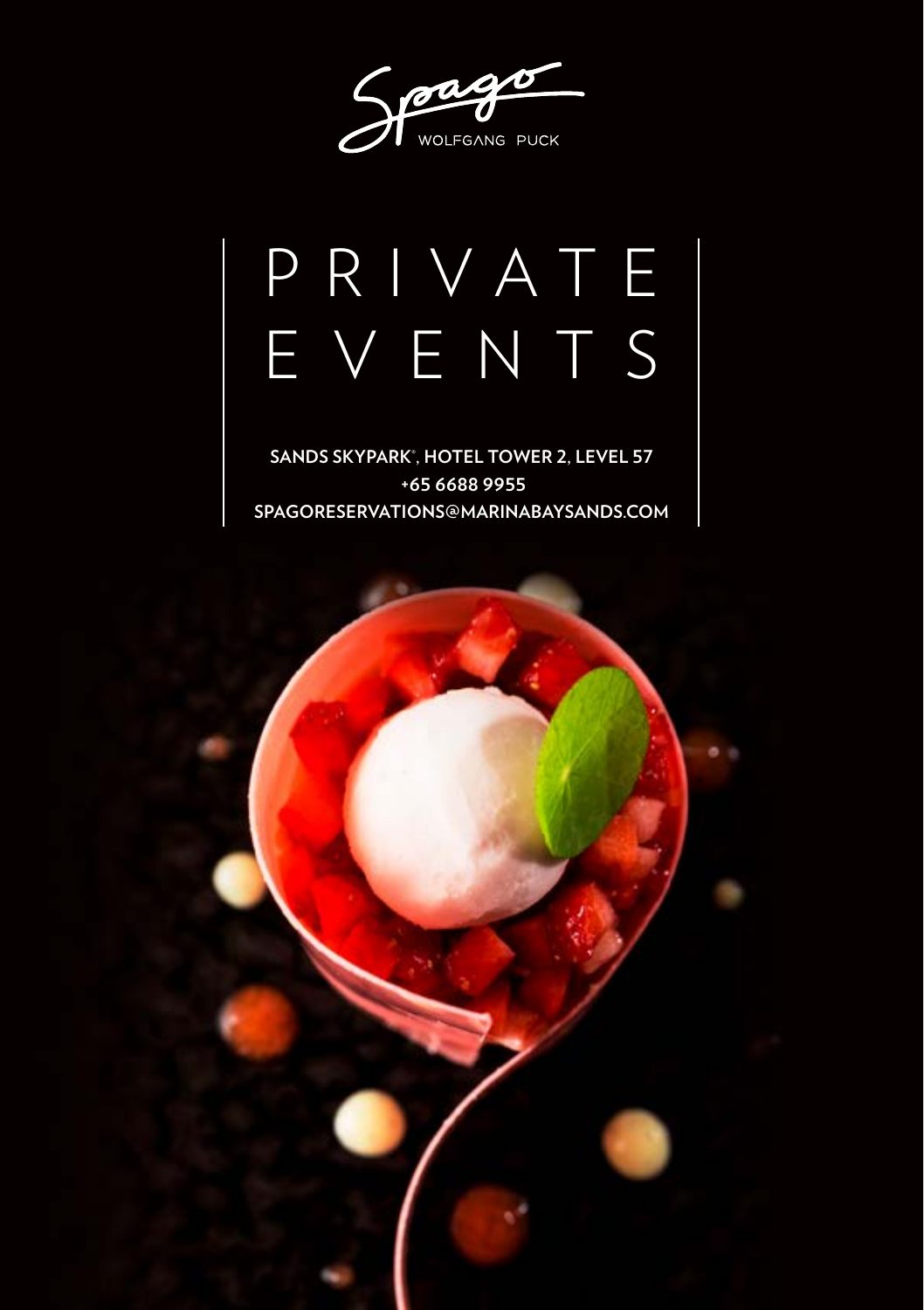# DINING ROOM

Spago offers an imaginative and seasonal menu of Californian cuisine with global accents, in a sophisticated and inviting atmosphere. Featuring a fine dining restaurant overlooking Marina Bay Sands' famous Infinity Pool, Spago boasts a spectacular view of the city skyline and garden.

### **Event Package**

- Customer-oriented service staff to serve you and your guests
- Welcome signage on an easel stand at the Dining Room Entrance
- Customised menu cards and individual place cards
- Basic floral centerpieces on guest tables (Lunch)
- Simple white candles on guest tables (Dinner)
- Complimentary portable speaker and a microphone

# **SAMPLE FLOORPLAN**



**LUGA** 

#### • Floor plan is not drawn to scale.

- The Dining Room is divided into the Kitchen Side and Bar Side by wine cellar fixtures.
- Any setup request might incur additional charges.
- Smoking areas are located at the Hotel Lobby level.

# PRICING & CAPACITY

| Accommodates<br>(no. of pax) | Meal Period                | Minimum<br>Spend | <b>Notes</b>                                                                                                                                                                                                      |  |
|------------------------------|----------------------------|------------------|-------------------------------------------------------------------------------------------------------------------------------------------------------------------------------------------------------------------|--|
| $20 - 50$ seated             | Lunch<br>$(12pm - 2:30pm)$ | S\$12.000***     | <b>Banquet Lunch Menu</b><br>S\$250*** for 5 Courses (With Starter)<br>Available only for groups of $20 - 39$ pax<br>S\$210*** for 4 Courses (Without Starter)<br>Available only for groups of 40 pax and above   |  |
|                              | Dinner<br>$(6pm - 9pm)$    | S\$22.000***     | Premium Banquet Dinner Menu<br>S\$350*** for 5 Courses (With Starter)<br>Available only for groups of $20 - 39$ pax<br>S\$310*** for 4 Courses (Without Starter)<br>Available only for groups of 40 pax and above |  |

<sup>+++</sup>All prices are subject to 10% service charge, 10% gratuity and 7% goods and services tax Minimum spends may vary depending on the chosen date, packages and guaranteed guest count. The above minimum spend is not applicable during Eve of Public Holidays, Public Holidays and Special Days.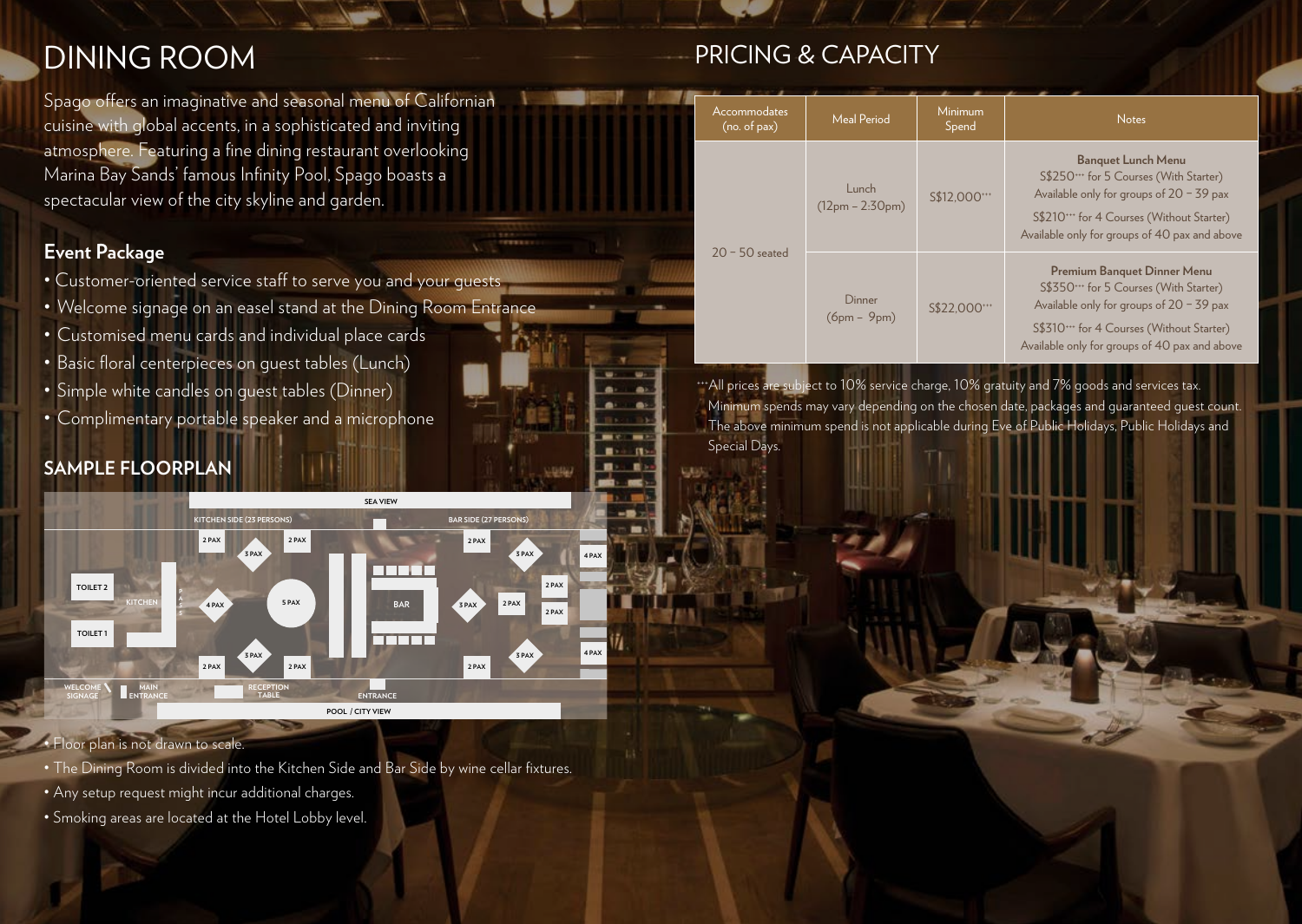# SPAGO BAR & LOUNGE

Incorporating natural elements to its décor, the Bar & Lounge by the Infinity Pool is an elegant garden landscape where a panoramic view of the city serves as an exquisite backdrop to your event.

### **Event Package**

- Customer-oriented service staff to serve you and your guests
- Welcome signage on an easel stand at the Lounge Entrance, for exclusive buyouts only
- Customised menu cards upon request
- Food tags with allergies list for canapé reception packages

# **SAMPLE FLOORPLAN**



- Floor plan is not drawn to scale.
- Any setup request might incur additional charges.
- Spago reserves the right to delay the start of the event in the unforeseen circumstance of an extreme weather condition.
- Toilets are located at Level 56. Smoking areas are located at Hotel Lobby level.

# **PRICING & CAPACITY**

|                              | Accommodates<br>(Seated &<br>Standing) | Minimum Spend<br>$(12pm - 4pm)$ | Minimum Spend<br>(6pm onwards) |                   |                                                                                                         |
|------------------------------|----------------------------------------|---------------------------------|--------------------------------|-------------------|---------------------------------------------------------------------------------------------------------|
| Area                         |                                        |                                 | Sun, Mon.<br>Tue & Thu         | Wed, Fri<br>& Sat | <b>Notes</b>                                                                                            |
| Series<br>500's              | 50                                     | \$4,000***                      | \$5,000***                     | \$6,000***        | Canapé<br>Reception                                                                                     |
| <b>Series</b><br>$300 - 303$ | 30                                     | \$2,500***                      | \$3,000***                     | \$4,500***        | Canapé<br>Reception                                                                                     |
| Series<br>$305 - 308$        | 25                                     | \$2,000***                      | \$2,500***                     | \$4,000***        | Canapé<br>Reception                                                                                     |
| Series<br>$300's -$<br>500's | 80                                     | \$8,000***                      | \$10,000***                    | \$12,000***       | Canapé Reception                                                                                        |
| Exclusive<br>Buyout          | $100 -$<br>200/250                     | \$20,000***                     | \$40,000***                    |                   | Lunch - Canapé<br>Reception<br>Dinner - Canapé<br>Reception (250) or<br>Canapé & Dinner Buffet<br>(200) |

 ++All prices are subject to 10% service charge, 10% gratuity and 7% goods and services tax. Minimum spends may vary depending on the chosen date, packages and guaranteed guest count.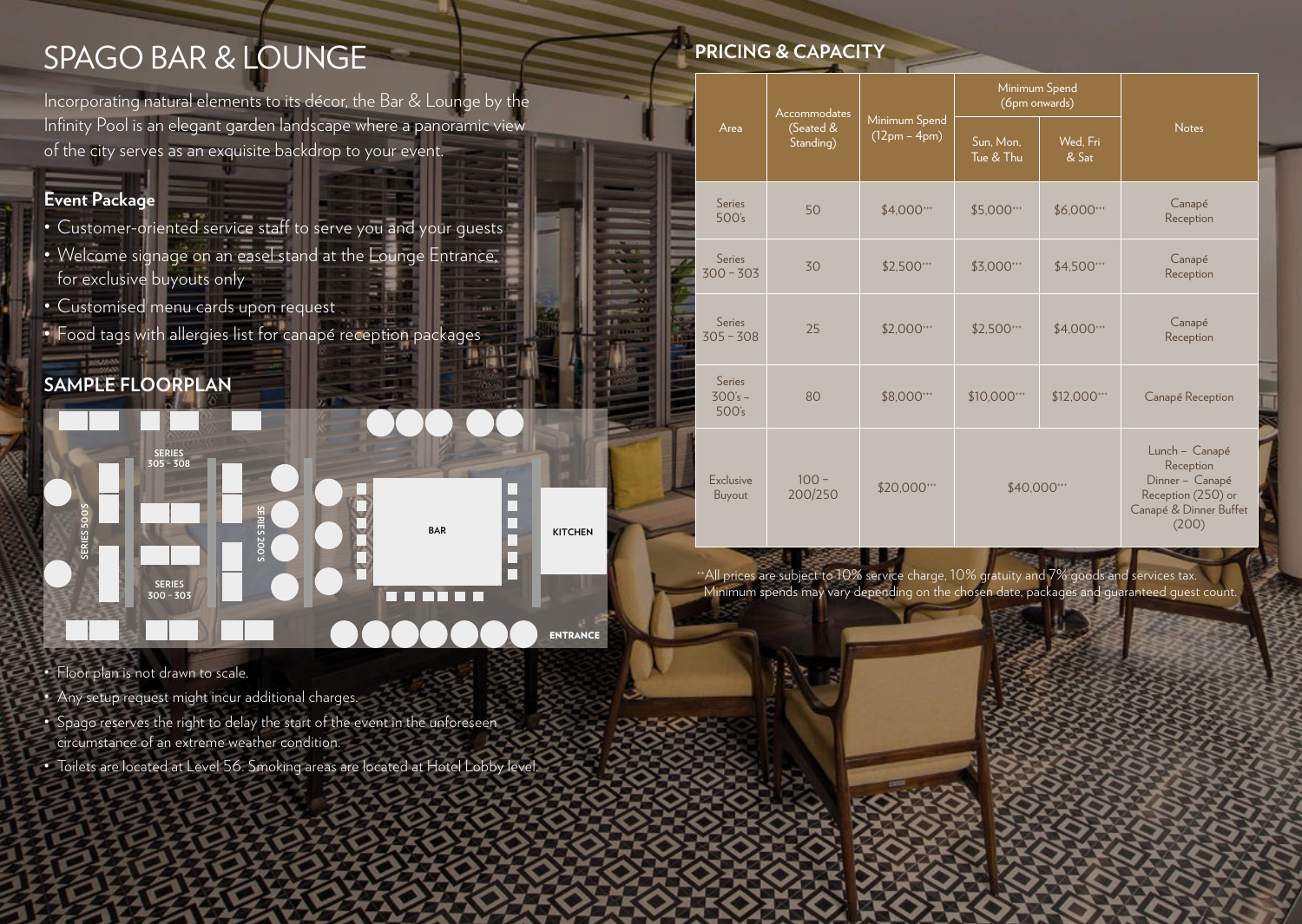# FOOD & BEVERAGE GALLERY EVENT GALLERY